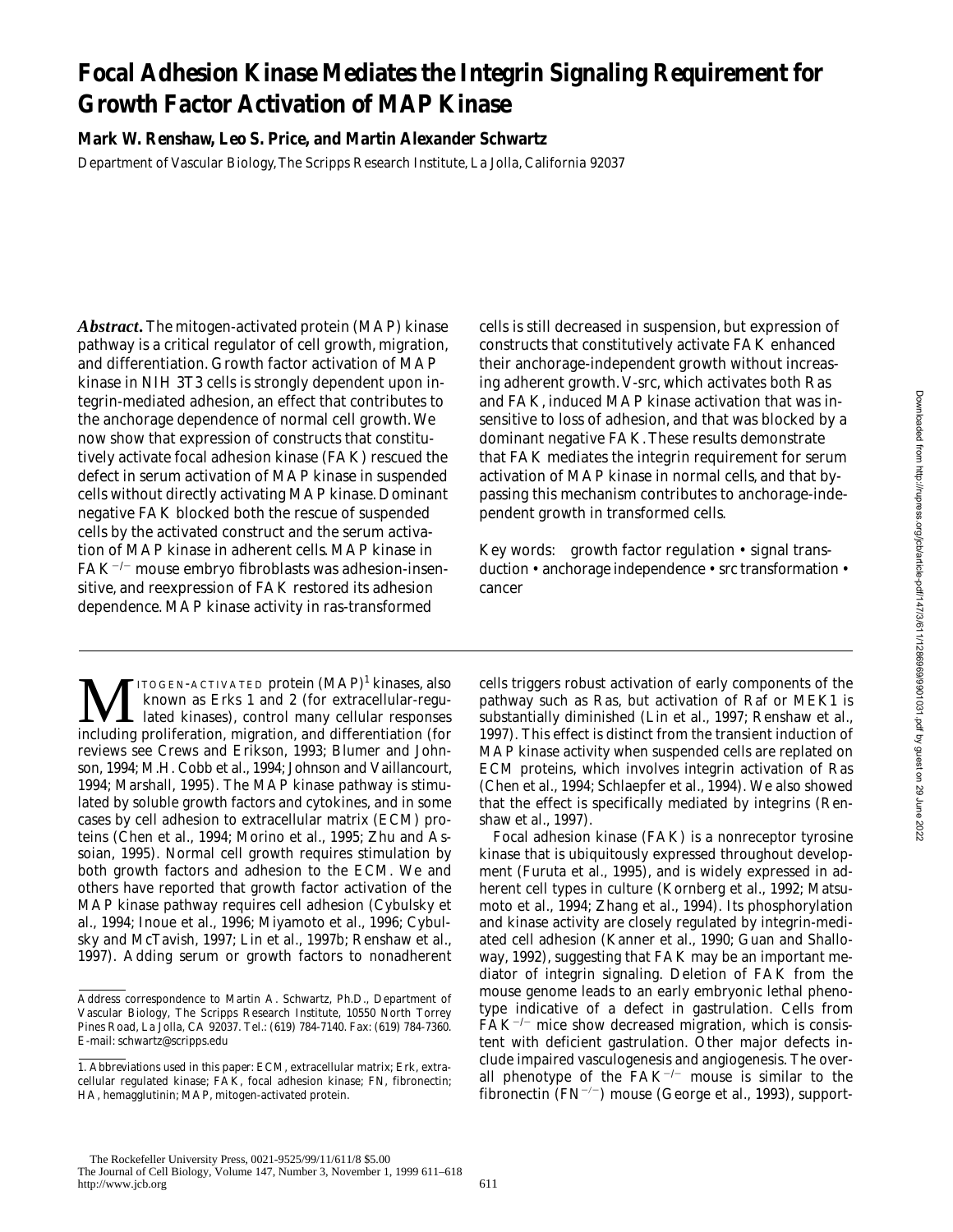FAK has been implicated in cell migration (Ilic et al., 1995; Cary et al., 1996; Gilmore and Romer, 1996), growth, and survival (Furuta et al., 1995; Frisch et al., 1996; Gilmore and Romer, 1996; Hungerford et al., 1996). It has been shown to bind a variety of adapter and signaling molecules including paxillin (Turner and Miller, 1994), src family kinases (Cobb et al., 1994; Schlaepfer et al., 1994), p130cas (Polte and Hanks, 1995), PI 3-kinase (Chen and Guan, 1994), and GRB2 (Schlaepfer et al., 1994). However, there is little information available concerning specific biochemical pathways that mediate cellular effects of FAK. FAK has been proposed to mediate the transient integrin-dependent activation of MAP kinase when suspended cells are replated on ECM proteins such as FN (Chen et al., 1994; Schlaepfer et al., 1994; Schlaepfer and Hunter, 1997). This pathway was reported to involve GRB2 binding to phosphorylated FAK, followed by recruitment of SOS, and activation of *ras*. However, other groups showed that activation of MAP kinase by adhesion to ECM does not correlate with FAK phosphorylation (Wary et al., 1996; Lin et al., 1997). Furthermore,  $FAK^{-/-}$ fibroblasts still show integrin activation of MAP kinase upon replating (Sieg et al., 1998). It seems likely that FAK can contribute to the direct integrin activation of MAP kinase in replated cells under some experimental conditions, but that there are other pathways that make FAK nonessential.

We have examined the role of FAK, not in the transient integrin-dependent activation of MAP kinase that occurs upon replating of cells on ECM proteins, but in the integrin requirement for growth factor activation of MAP kinase in stably adherent cells. Our data show that FAK activity is both necessary and sufficient for the integrin enhancement of growth factor induction of the MAP kinase pathway. Our results also define the role of FAK in oncogenic transformation by *v-src*.

## *Materials and Methods*

### *Reagents and Plasmids*

pathway.

DME, calf serum, and Lipofectamine were purchased from GIBCO BRL. FBS was purchased from Gemini Bio-Products Inc. Myelin basic protein was prepared from spinal cord (Pelfreeze) as previously described (Deibler et al., 1972). Methyl cellulose, agarose, and all other reagents were purchased from Sigma Chemical Co. unless otherwise specified. The plasmids CMV5 HA-ERK2 (Renshaw et al., 1996), IL2Rβ1, IL2Rβ3 (Akiyama et al., 1994; LaFlamme et al., 1994), CD2FAK, CD2FAK K454R, CD2FAK Y397F (Chan et al., 1994), FRNK and pcDNA3 FAK wt (Sieg et al., 1998), pDCR *ras* G12V, and RSV Hyg (Renshaw et al., 1997) are as described. The src construct containing an activating point mutation at tyrosine 527 was obtained from Dr. Jean Wang (University of California, San Diego).

### *Cell Culture and Transfection*

NIH 3T3 cells were cultured in DME supplemented with 10% bovine calf serum. FAK<sup>+/+</sup> and FAK<sup>-/-</sup> mouse embryo fibroblasts (MEFs) were cultured in DME supplemented with 10% FBS. For transfections, cells were plated at a density of  $4 \times 10^5$  cells per 6-cm dish 24 h before transfection. Cells were transfected with Lipofectamine (GIBCO BRL) as previously described (Renshaw et al., 1997). 24 h after transfection, cells were transferred to medium containing 0.5% serum for an additional 24 h for adherent cells. Cells that were suspended for 24 h were trypsinized 24 h after

transfection and placed in suspension in DME media containing 0.5% methyl cellulose, 0.4% serum over 1% agar-coated dishes as previously described (Renshaw et al., 1997). Cells were stimulated by the addition of serum to 10% for 10 min, extracted in lysis buffer (Renshaw et al., 1997), and assayed for Erk2 and MEK 1 activity.

### *Transformation*

For transformation assays, cells were transfected using Lipofectamine with 0.4  $\mu$ g of RSVHyg and 0.8  $\mu$ g of two different cDNAs to give 2.0  $\mu$ g total DNA. Vectors were the empty control vector, pDCR *ras* G12V, IL2b1, and CD2FAK. After 24 h, the cells were fed fresh medium and allowed to grow for 2 d. Cells were trypsinized and 1/20 of the total was replated in either normal growth medium, minimal medium, or soft agar to measure foci formation as previously described (Renshaw et al., 1997). Cells were also replated in medium containing  $200 \mu g/ml$  Hygromycin B (Boehringer Mannheim) to measure transformation efficiency. Soft agar colony volume was determined by visually measuring colony diameter against a scale, and then calculating the volume according to the formula,  $V = 4/3 \pi r^3$ . Minimal media foci size was determined by trypsinizing the foci and replating them in soft agar. The number of soft agar colonies were counted after 2 wk to determine the number of transformed cells per original minimal medium focus.

### *Measurement of Erk 2 Activity*

For assays of transfected hemagglutinin-tagged (HA) Erk2 activity, anti– HA (12CA5) antibody purified over an HA peptide affinity column was used for immunoprecipitations. Erk activities were immunoprecipitated from 150  $\mu$ g of cell lysates using 0.5  $\mu$ g of anti-HA antibody. For all assays, Erk activation was normalized to the amount of Erk2 protein immunoprecipitated. One third of each immunoprecipitation was run on a 10% SDS–polyacrylamide gel that was transferred to Hybond C (Amersham) and immunoblotted using the anti–Erk2 antibody (C-14; Santa Cruz Biotechnology) to measure the amount of Erk2 protein. The remaining two thirds were used to measure Erk2 activity to measure the in-gel kinase assay as described (Renshaw et al., 1997). Activities of endogenous Erks 1 and 2 from FAK<sup>+/+</sup> and FAK<sup>-/-</sup> MEFs were measured by running 5  $\mu$ g of total cell lysate on gels for assay by the in-gel kinase assay method. In brief, samples were run on 12.5% SDS–polyacrylamide gels containing 0.25 mg/ml myelin basic protein and renatured. Kinase reactions were performed soaking gels in kinase buffer (Kamashita and Fujisawa, 1989) containing 25  $\mu$ Ci/ml  $\gamma$ -[<sup>32</sup>P]ATP and 10  $\mu$ M cold ATP. Gels were washed exhaustively and analyzed by autoradiography. Autoradiographs were quantitatively analyzed using a model I.S. 1000 digital imaging system from Alpha-Innotech Corp.

### *Measurement of MEK 1 Activity*

Endogenous MEK-1 was immunoprecipitated from 100  $\mu$ g of cell lysate using anti–MEK-1 (Santa Cruz Biotechnology). Immunoprecipitates were washed three times in lysis buffer and once in kinase buffer (Chen et al., 1996), 10 mM Tris, pH 7.5, 10 mM  $MgCl<sub>2</sub>$ , and 1 mM DTT. One fifth of the samples were used to measure the amount of MEK-1 protein by Western blotting, four fifths were used for kinase assays. MEK kinase activity was measured in kinase buffer containing 25  $\mu$ M ATP, 5  $\mu$ Ci  $\gamma$ -ATP, and 2  $\mu$ g of kinase-dead GST-ERK2 (Hipskind et al., 1994), for 30 min at room temperature. Samples were electrophoresed on 10% SDS–polyacrylamide gels, which were dried and analyzed by autoradiography.

# *Results*

# *Restoration of MAP Kinase Activation in Suspension*

Our strategy for identifying components of the pathway that mediates the integrin requirement for growth factor activation of MAP kinase was to screen for activated mutants that could specifically restore MAP kinase in suspended cells. As an initial test of the strategy, HA-tagged Erk2 was coexpressed with a chimera that contains the cytoplasmic tail of the integrin  $\beta$ 1 subunit fused to the extracellular and transmembrane domain of the Tac subunit of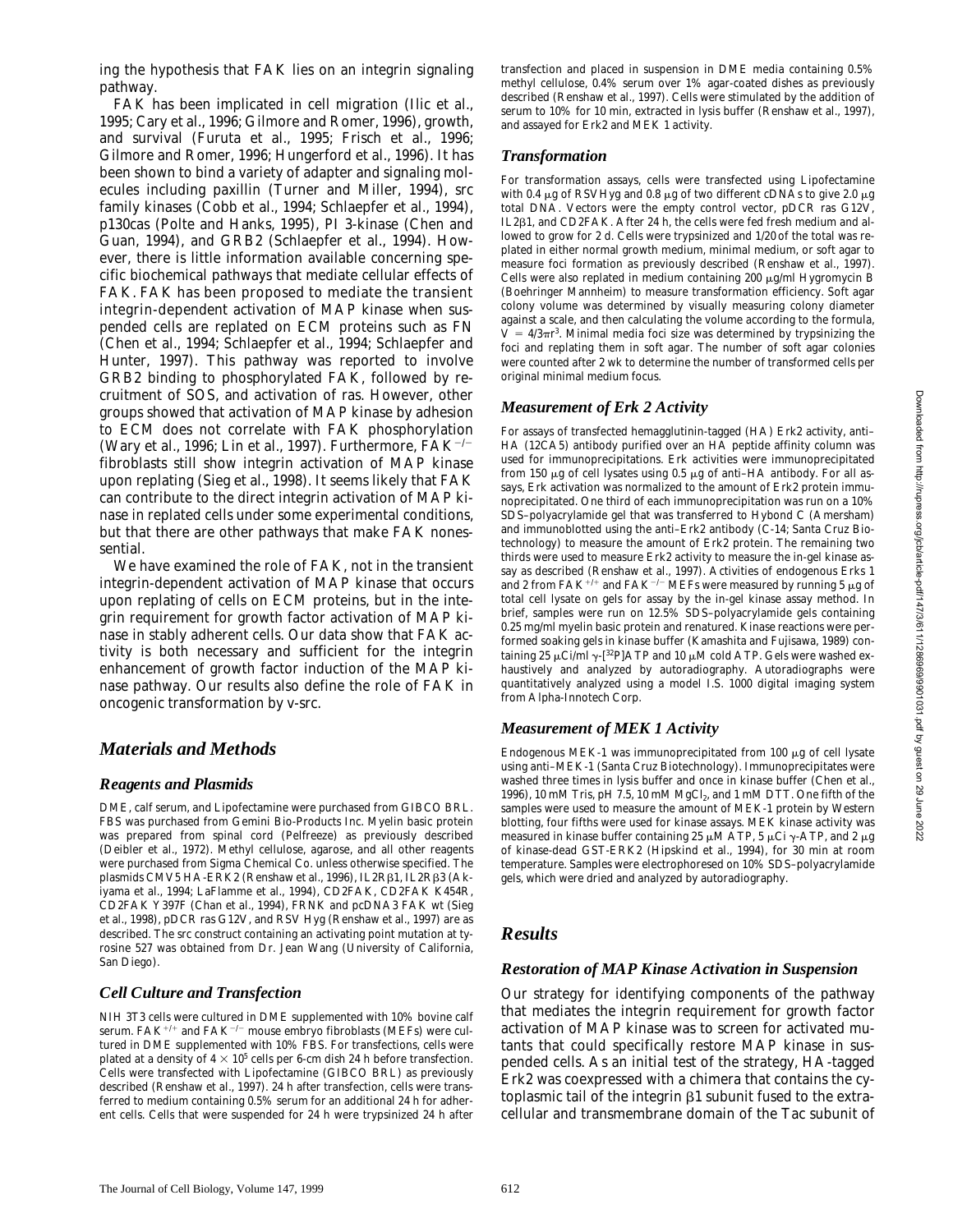the IL-2 receptor (IL2R<sub>B1</sub>) (Akiyama et al., 1994). This chimera induces FAK phosphorylation in suspended cells, indicating that it signals constitutively (Akiyama et al., 1994). Previous work showed that cellular responses to serum or the purified mitogen platelet–derived growth factor or lysophosphatidic acid were similarly modulated by cell adhesion (Renshaw et al., 1997). Thus, cells were stimulated with 10% serum for convenience, and because it mimics normal culture conditions.

When cotransfected with a control plasmid, the activity of the transiently transfected HA-Erk2 was strongly stimulated by serum in adherent cells, but was minimal in suspended cells (Fig. 1). This behavior mimics the endogenous MAP kinase (Renshaw et al., 1997), indicating that the transfected Erk is regulated normally. By contrast, cells cotransfected with  $HA$ -Erk2 and  $IL2R\beta1$  showed strong activation in both the adherent and suspended cells. Expression of IL2R $\beta$ 3 also rescued serum induction of MAP kinase activity in suspension, but expression of an IL $2\alpha$ 5 construct had no effect (not shown). Neither IL2Rb1 nor IL2Rb3 directly induced Erk activity in the absence of serum or altered its activation in adherent cells. These results show that a constitutively activated integrin b1 cytoplasmic tail can substitute for cell adhesion and specifically restore serum activation of MAP kinase in suspended cells.

#### *FAK Activity Mediates the Integrin Signal*

The IL2R<sub>B1</sub> construct induces phosphorylation of FAK in suspended cells (Akiyama et al., 1994; Lukashev et al., 1994); thus, FAK was an obvious candidate to mediate this effect. To test if FAK was involved, a FAK chimera (CD2FAK) that has constitutively high kinase activity (Chan et al., 1994) was coexpressed with the HA-tagged Erk2 construct. Expression of CD2FAK also completely restored serum activation of Erk2 in suspended cells (Fig. 2), but like the IL2R $\beta$ 1, did not directly activate MAP kinase in the absence of serum or alter activation of Erk2 in adherent cells. Kinase-defective CD2FAK (K454R) had no effect on MAP kinase, indicating that tyrosine kinase activity is required.

It is well established that activity of endogenous FAK is regulated by integrin-mediated adhesion (Guan and Shalloway, 1992; Lipfert et al., 1992; Schaller et al., 1992), though soluble mitogens also stimulate FAK in some systems (Zachary et al., 1992; Rankin et al., 1996). We also observed that kinase activity of FAK immunoprecipitated



*Figure 1.* IL2R $\beta$ 1 restores the serum induction of MAP kinase in suspended cells. (a) NIH 3T3 cells were cotransfected with HA-Erk2 and either IL2 $\beta$ 1 or empty control vector. Activity of the immunoprecipitated HA-Erk2 was measured from both adherent or suspended cells that were starved for 24 h in 0.5% serum  $(-)$ , or stimulated with 10% serum for 10 min  $(+)$ . The amount of immunoprecipitated HA-Erk2 protein was determined by Western blotting. (b) Quantitation of the Erk kinase assays is shown graphically. Values are normalized to Erk protein levels and represent the means  $\pm$  SDs from four independent experiments.



*Figure 2.* Restoration of MAP kinase activation by constitutively active FAK. (a) Activity of transfected MAP kinase was measured as in Fig. 1, in 3T3 cells cotransfected with HA-Erk2 and either constitutively active FAK (CD2FAK) or the kinase-dead variant (CD2FAK K454R). (b) The means  $\pm$  SDs for specific kinase activity (normalized to protein level) were quantitated from three independent experiments.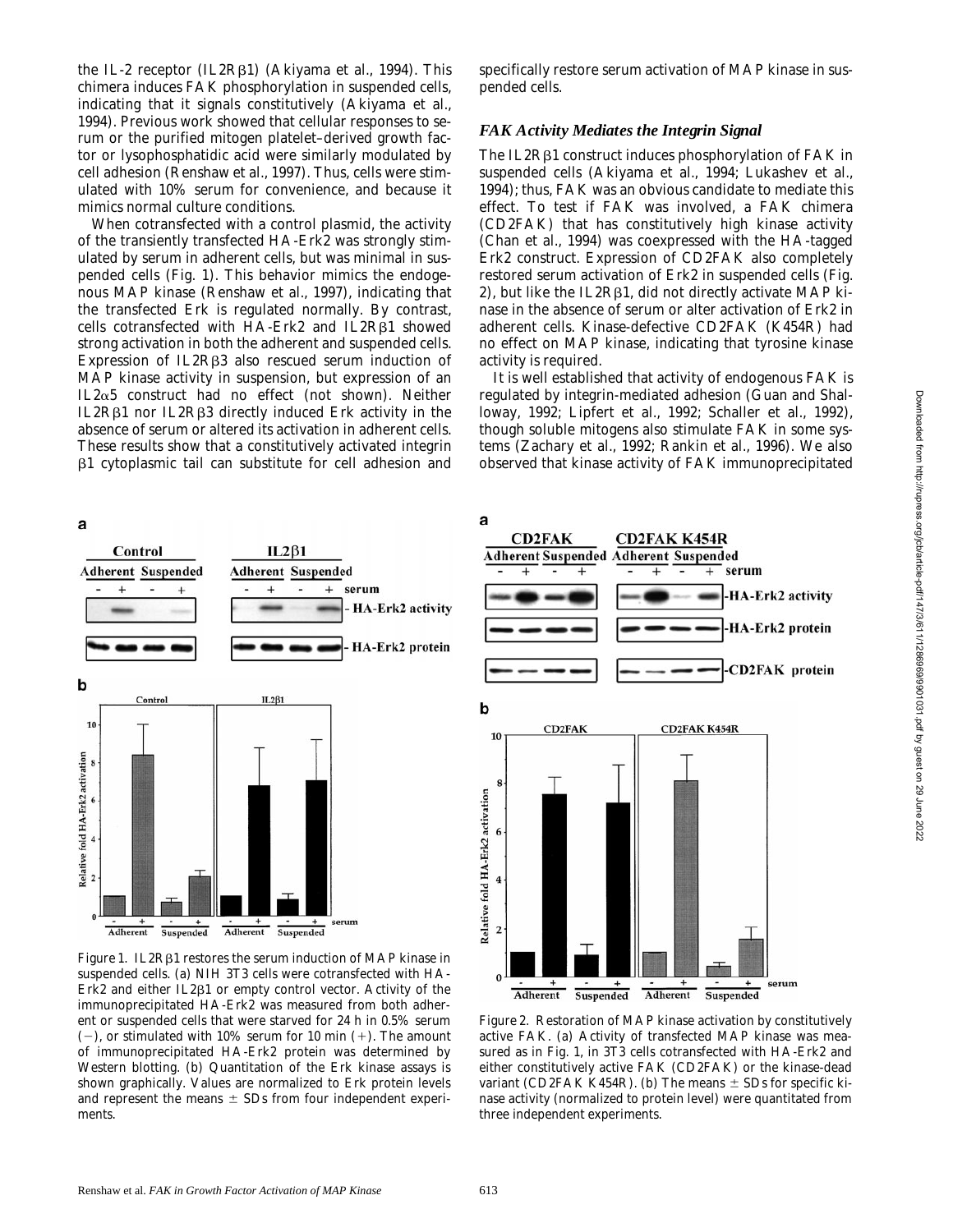

*Figure 3.* Inhibition of MAP kinase by dominant negative FAK. (a) HA-Erk2 kinase activity was measured in stably adherent cells cotransfected with HA-Erk2 and either CD2FAK Y397F, FRNK, or the control vector. Cells were starved for 24 h in low serum  $(-)$  or starved, and then stimulated with  $10\%$  serum  $(+)$ . (b) Bar graphs depict the means and SDs of data from at least three independent experiments. (c) HA-Erk2 kinase activity was measured in suspended cells cotransfected with HA-Erk2 and either the control vector,  $IL2R\beta1$ , or IL2R $\beta$ 1 in combination with CD2FAK Y397F. (d) Graphs depict the means  $\pm$  range from two experiments.

from adherent 3T3 cells was much higher than from suspended cells, and that addition of serum caused only a slight increase in either case (data not shown). Western blotting of whole cell lysates indicated no change in the levels of FAK or appearance of proteolytic fragments after 24 h in suspension (data not shown). These results are in agreement with published data and support the idea that FAK is regulated by cell adhesion.

Next, we tested whether FAK was required for the effect of integrins on this pathway. HA-Erk2 was coexpressed with the FAK tyrosine autophosphorylation mutant (CD2FAK Y397F) or the COOH terminus of FAK, termed FRNK, both of which have been shown to function as dominant negatives (Gilmore and Romer, 1996; Richardson and Parsons, 1996; Richardson et al., 1997). These mutants were tested for their ability to block effects of the IL2b1 chimera and the endogenous integrins that bind to ECM in adherent cells in culture. Results from these experiments showed that the Y397F FAK mutant blocked activation of MAP kinase in adherent cells by 80% (Fig. 3, a and b). A similar result (79% inhibition) was obtained using the dominant negative FAK construct, FRNK. Dominant negative FAK also blocked the rescue of Erk2 activity by  $IL2\beta1$  in suspended cells (Fig. 3, c and d). These results demonstrate that the integrin-dependent signal that promotes serum activation of MAP kinase requires FAK.

### *MAP Kinase in FAK*2*/*2 *Cells Is Adhesion-insensitive*

To test the role of FAK in this pathway without relying on overexpression of mutant proteins, we examined adherent and suspended polyclonal fibroblasts from  $FAK^{-/-}$  mouse

embryos. FAK-positive MEFs behave similarly to 3T3 cells in that the activation of MEK 1, Erk1, and Erk2 was strongly dependent on cell adhesion (Fig. 4). By contrast, the  $FAK^{-/-}$  cells showed no adhesion dependence for the activation of the MAP kinase pathway. The absolute level of kinase activation in the  $FAK^{-/-}$  cells was lower than in FAK<sup>+/+</sup> cells, equivalent to 46% for MEK1 and 61% for Erk activity relative to  $FAK^{+/+}$  cells. However, the baseline for MAP kinase activity in the  $FAK^{-/-}$  cells in the absence of serum was 72% higher than in  $FAK^{+/+}$  cells; serum induction of MAP kinase activity was, therefore, 3.4-fold in FAK<sup>-/-</sup> cells compared with 9.5-fold in FAK<sup>+/+</sup> cells. Importantly, no reduction in the activation of MEK or Erks occurred when the  $FAK^{-/-}$  cells were placed in suspension. Thus, although these cells may have partially adapted for the loss of FAK, they have completely lost the adhesion dependence for the regulation of MAP kinase by serum. We also noted that Raf in both  $FAK^{+/+}$  and  $FAK^{-/-}$ cells showed a strong gel shift upon addition of serum, independent of whether cells were adherent or suspended (not shown). These results agree with our previous data showing that adhesion acts at the step between Raf and MEK (Renshaw et al., 1997).

To confirm that FAK was responsible for these differences,  $FAK^{-/-}$  cells were transiently cotransfected with wild-type (wt) FAK and HA-Erk2. Expression of wt FAK in the  $FAK^{-/-}$  cells completely restored the adhesion dependence for the activation of the HA-Erk2, whereas cotransfection with empty vector had no effect (Fig. 5). These data demonstrate that FAK is absolutely required for the adhesion dependence of MAP kinase activation by serum.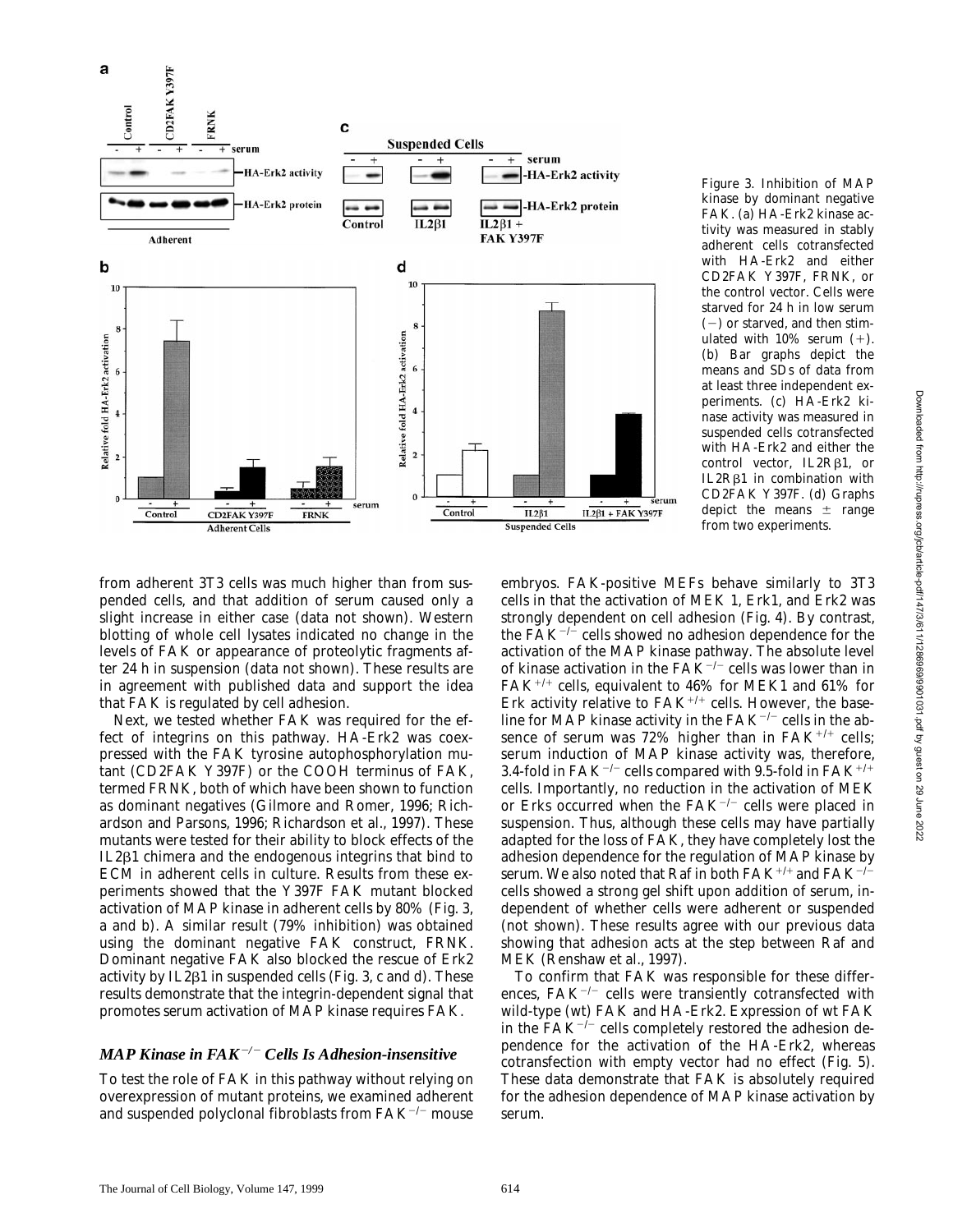

*Figure 4*. MAP kinase activation is adhesion-insensitive in  $FAK^{-/-}$  cells. (a) Activation of endogenous MEK-1 and Erks 1 and 2 was measured in both stably adherent and suspended  ${\rm FAK^{+/+}}$  and  ${\rm FAK^{-/-}}$  MEFs. (b) Graphs depict the means  $\pm$  SDs for endogenous MEK-1 kinase activity normalized to protein levels from at least three experiments. (c) Graphs represent means  $\pm$  SD from three experiments measuring endogenous Erks 1 and 2 activation normalized to protein level.

#### *FAK Promotes Anchorage-independent Growth*

The ability of the IL2R<sub>B1</sub> and CD2FAK chimeras to maintain serum activation of MAP kinase in suspended cells suggests that these constructs should promote anchorageindependent growth. Our previous work showed that on-

*Table I. Stable Transformation Assay*

| Vectors                        | Hv g <sup>R</sup> |                 | Foci in 10% CS Foci in 0.5% CS | Soft agar<br>colonies |
|--------------------------------|-------------------|-----------------|--------------------------------|-----------------------|
| Control                        | $1.190 \pm 137$   | $0 \pm 0$       | $0 \pm 0$                      | $0 \pm 0$             |
| Ras                            | $1.217 \pm 93$    | $1,598 \pm 56$  | $1,472 \pm 83$                 | $1,481 \pm 29$        |
| IL2R <sub>β1</sub>             | $1,053 \pm 64$    | $0 \pm 0$       | $0 \pm 0$                      | $0 \pm 0$             |
| $Ras+IL2R\beta1$               | $1.095 \pm 80$    | $1,417 \pm 15$  | $1.338 \pm 55$                 | $1.325 \pm 40$        |
| CD <sub>2FAK</sub>             | $1.137 \pm 129$   | $0 \pm 0$       | $0 \pm 0$                      | $0 \pm 0$             |
| $Ras + CD2FAK$ 1.213 $\pm$ 110 |                   | $1,080 \pm 246$ | $1.078 \pm 314$                | $1.030 \pm 320$       |

NIH 3T3 cells were cotransfected with RSVHyg and combinations of the plasmids for Ras G12V, IL2Rβ1, CD2FAK, or empty control vector. Total DNA was kept constant. Cells were trypsinized 2 d after transfection and replated in media containing 10% CS with 200 mg/ml hygromycin B, 10% CS, 0.5% CS, or soft agar to measure foci and colony formation. Values are means  $\pm$  SD from three separate experiments representing the total number of foci or colonies calculated for the entire transfection.

cogenic V12 *ras* strongly activates MAP kinase, but that this activation is still dramatically decreased in suspended cells (Renshaw et al., 1997). Thus, increasing MAP kinase in suspended *ras*-transformed cells should enhance colony formation in semisolid medium. To test this hypothesis, *ras* G12V was cotransfected with either active FAK  $(CD2FAK)$  or with the IL2R $\beta1$  construct. Cell growth was assayed under adherent and nonadherent conditions (Tables I and II). Expression of IL2R<sub>B1</sub> or CD2FAK did not increase the number of *ras* transformants (foci), consistent with the idea that activated *ras* transforms cells with high efficiency (White et al., 1995) (Table I.) Nor were these constructs sufficient to induce anchorage independence or foci in low serum in the absence of *ras*, which is consistent with data showing that activation of MAP kinase alone transforms cells very poorly (Khosravi-Far et al., 1995; White et al., 1995). However, cotransfection of CD2FAK or IL2Rb1 enhanced the growth rate of *ras*-transformed cells in suspension (Table II.). Importantly, this effect occurred without altering growth of adherent *ras*-transformed cells, where endogenous integrins already promote MAP kinase activation by serum. These data are consistent with the hypothesis that these constructs specifically enhance anchorage-independent growth by allowing transforming *ras* to activate the MAP kinase pathway to its full potential in nonadherent cells.

### *FAK in Transformation by v-src*

FAK was originally identified as a protein whose tyrosine phosphorylation increased in v-src transformed cells (Kanner et al., 1990). Furthermore, oncogenic *src* was shown to stimulate FAK activity in both adherent and suspended

*Table II. Soft Agar and Minimal Medium Colony Size*

|                  | Soft agar       | Foci in $0.5\%$ CS |                        |          |
|------------------|-----------------|--------------------|------------------------|----------|
| Vectors          | Colony volume*  | Relative           | Foci size <sup>†</sup> | Relative |
| Ras              | $0.29 \pm 0.08$ | 1.00               | $93 \pm 6$             | 1.00     |
| $Ras+IL2R\beta1$ | $1.84 \pm 0.01$ | 6.23               | $87 + 7$               | 0.94     |
| $Ras + CD2FAK$   | $1.49 \pm 0.03$ | 5.07               | $95 + 7$               | 1.02     |

Transfections from Table I were further analyzed by measuring the soft agar colony diameter and calculating  $(4/3\pi r^3)$  the volume  $(\times 10^{-2} \text{ mM}^3)^*$ . Values represent the average from two independent experiments in which 15 colonies were measured for each transfection combination. ‡Minimal medium foci size was determined by trypsinization followed by replating in soft agar to determine the number of transformed cells per minimal media foci. Values represent the average of two experiments in which at least 40 foci from each transfection were trypsinized.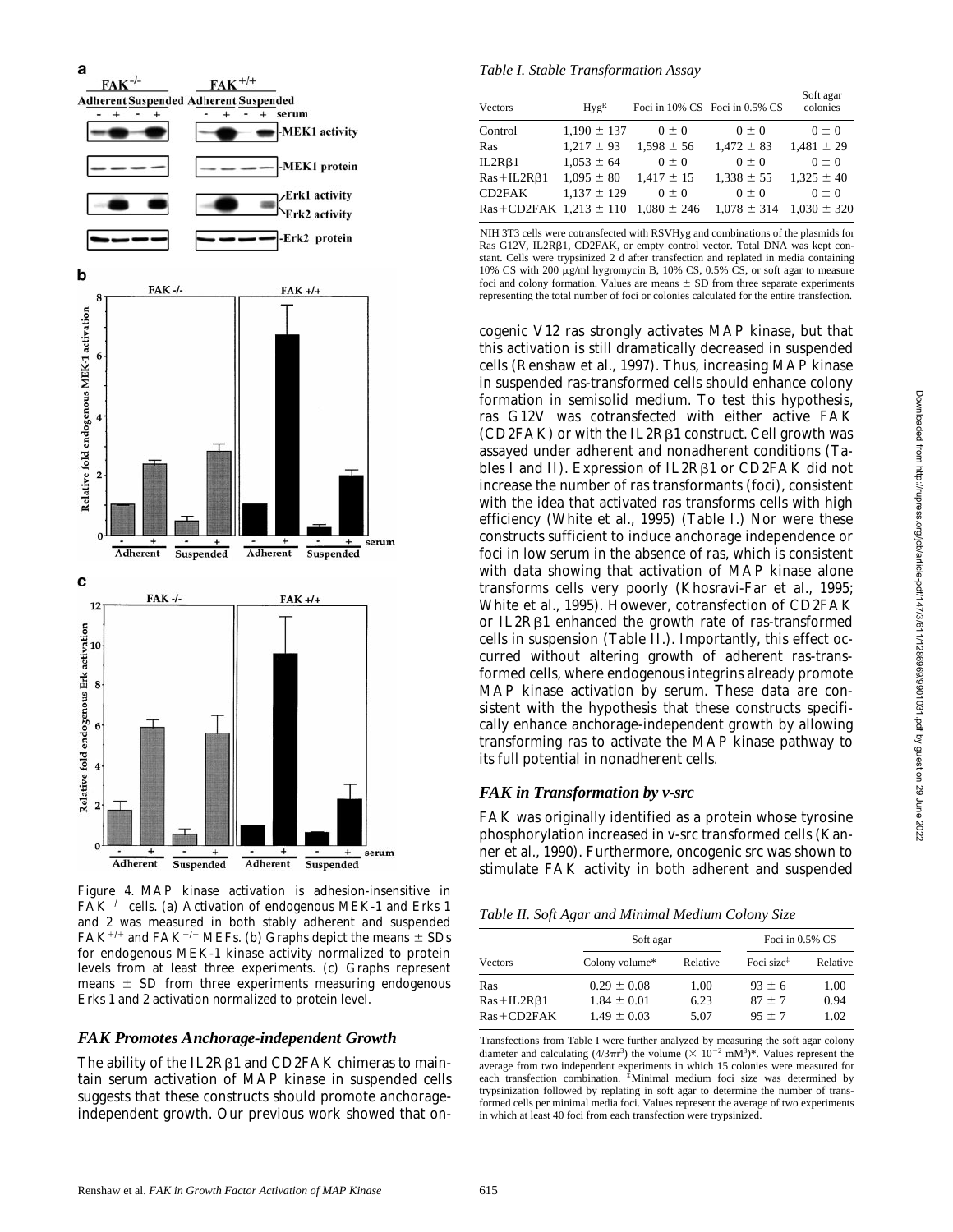

*Figure 5.* Reconstitution of FAK<sup> $-/-$ </sup> cells. (a) FAK<sup> $-/-$ </sup> cells were cotransfected with HA-Erk2 and either the control vector or wt FAK. Activation of HA-Erk2 and protein levels were measured in adherent and suspended cells as for Fig. 1. (b) Graphs display the mean  $\pm$  SD of kinase activity normalized to protein levels from three independent experiments.

cells (Guan and Shalloway, 1992). Transforming variants of src also induce activation of endogenous *ras* (Gibbs et al., 1990). These results suggest the interesting prediction that by activating both FAK and Ras, *v-src* might efficiently promote activation of MAP kinase in suspended cells. Thus, to further test the role of FAK in transformation, the activity of MAP kinase in cells transfected with activated *src* was assayed. These experiments showed that MAP kinase activity in suspended *src*-expressing cells was  $96 \pm 4\%$  of that in adherent cells, compared with  $16 \pm 2\%$ for suspended *ras*-transfected cells  $(n = 4)$ . Thus, anchorage-independent activation of FAK correlates with anchorage-independent activation of MAP kinase.

To determine if FAK activity was required for the adhesion-independent activation of MAP kinase by activated *src*, we cotransfected *src* and HA-Erk2 along with either a dominant negative FAK (FRNK) or an empty control vector. Coexpression of dominant negative FAK inhibited Erk2 activation in the *src*-transfected cells by 60–70% in either suspended or adherent cells (Fig. 6). Consistent with our results in which FRNK inhibited the serum activation of MAP kinase in adherent cells, coexpression of FRNK also strongly inhibited *ras* activation of MAP kinase in adherent cells, but had only a weak effect in suspended *ras* cells. We also tested whether colony formation was inhibited when *src* was cotransfection with the FRNK construct. However, no decrease in soft agar growth was observed (data not shown). This result may demonstrate



*Figure 6*. v-src activation of MAP kinase is dependent upon FAK. (a) NIH 3T3 cells were cotransfected with HA-Erk2 and either active src (pSrcII) or *ras* G12V in combination with FRNK or the empty control vector. MAP kinase activity was measured in both adherent and suspended cells in low serum. (b) Bar graphs depict the means  $\pm$  range from two experiments. Kinase activity is normalized to Erk2 protein levels.

that FAK is not essential to transformation by activated *src*, or may only indicate that inhibitory levels of FRNK are difficult to achieve in stable cotransfectants.

### *Discussion*

First, our data demonstrate that the integrin signal that mediates the serum activation of the MAP kinase pathway emanates from the  $\beta$  cytoplasmic domain of the integrin receptor. This conclusion is based on the result that an activated IL2Rβ1 chimera containing only the cytoplasmic domain from the integrin was sufficient to restore MAP kinase in suspended cells. However, this construct did not induce serum-independent MAP kinase activity. Thus, the contributions of integrins and growth factor receptors to the MAP kinase pathway can be separated, and the IL2Rβ1 activates only the integrin component of the pathway.

Second, we found that this integrin signal is mediated by  $FAK$ . Expression of the IL2R $\beta$ 1 chimera, which was previously shown to induce FAK phosphorylation (Akiyama et al., 1994; Lukashev et al., 1994), restored activation of MAP kinase in suspended cells. Consistent with this result,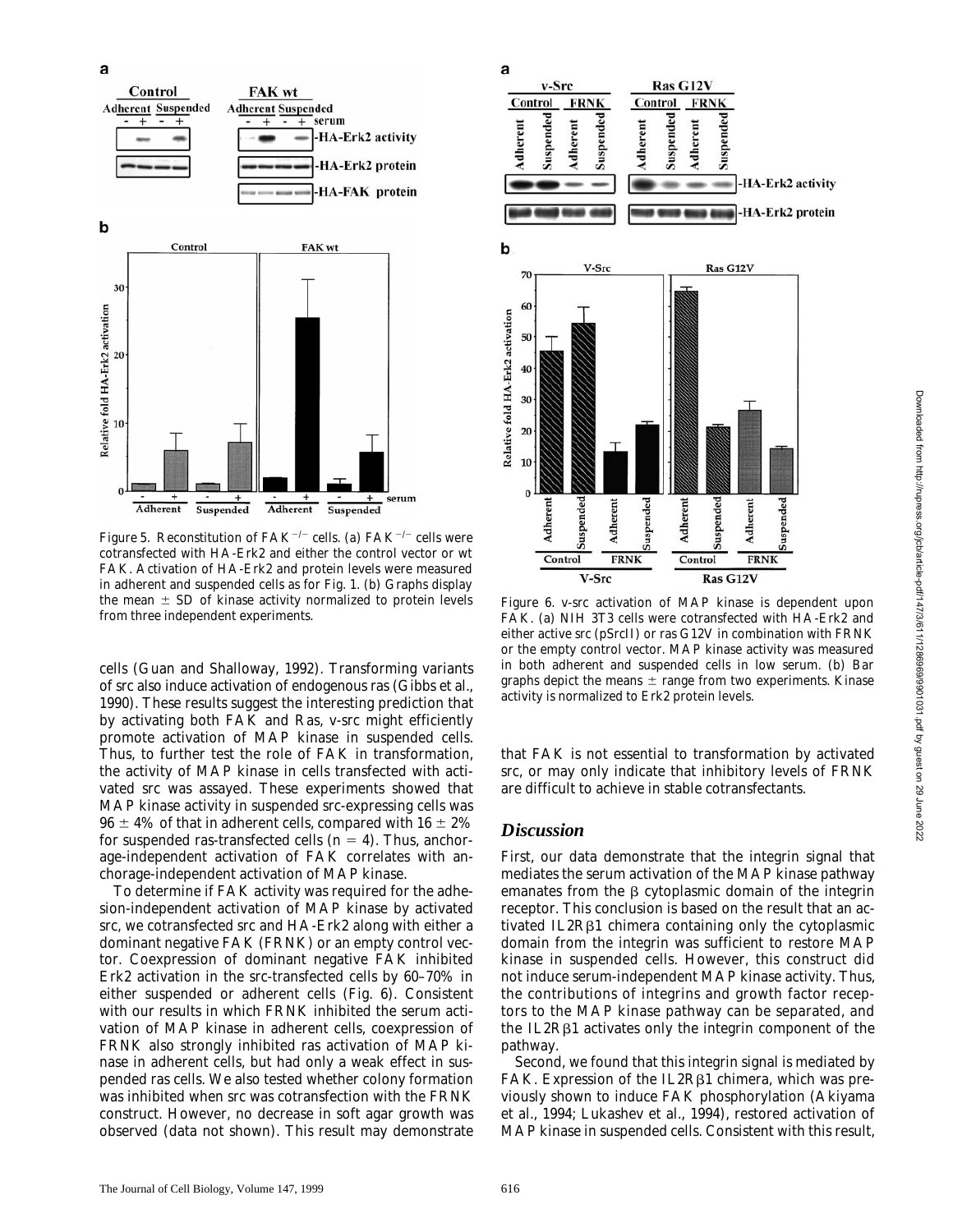we found that expression of a constitutively active FAK was also sufficient to restore MAP kinase induction in suspension. Conversely, dominant negative FAK constructs inhibited the activation of MAP kinase induced by serum in adherent cells or the rescue by IL2R<sub>B1</sub> in suspended cells. These conclusions were confirmed in  $FAK^{-/-}$  MEF cells, which showed a complete loss of the effect of cell adhesion. Expression of FAK restored the integrin regulation of MAP kinase induction by serum in  $FAK^{-/-}$  cells, indicating that the differences in  $FAK^{-/-}$  cells were not due to secondary genetic alterations. These results are all the more surprising in light of recent findings that FAK is not essential for the transient activation of MAP kinase that occurs when suspended cells are replated on FN or other ECM proteins (Wary et al., 1996; Lin, 1997a; Sieg et al., 1998). Therefore, these results suggest that FAK may be more crucial for the synergism with growth factor induction of MAP kinase than it is for the direct integrin induction of MAP kinase activity. However, it should be noted that the experimental conditions employed for these published studies of direct integrin activation of Erk differ from ours in some respects. FAK is activated by a variety of ECM proteins that bind different integrins, suggesting that the effect we describe here should relatively widespread, so that many different matrices can promote growth factor activation of MAP kinase. However, we have not compared different ECM proteins for their potency in this regard.

A number of signaling molecules known to associate with FAK in focal adhesions such as paxillin (Richardson and Parsons, 1996) and Cas (Polte and Hanks, 1995) represent potential downstream targets for FAK. However, further work will be required to elucidate this pathway. A critical role for FAK in growth factor induction of MAP kinase activity is likely to explain the loss of cell cycle progression when FAK is inhibited (Gilmore and Romer, 1996), and may be important in the embryonic lethality of  $FAK^{-/-}$  mouse embryos. MAP kinase has been demonstrated to regulate cell migration through the enhancement of myosin light chain phosphorylation (Klemke et al., 1997). Thus, the requirement for FAK activity in the efficient activation of MAP kinase could also be related to effects of FAK on cell motility, as demonstrated in a number of studies (Ilic et al., 1995; Cary et al., 1996; Gilmore and Romer, 1996).

Previous studies have shown that FAK and src family kinase function in a highly cooperative manner (Cobb et al., 1994; Schlaepfer and Hunter, 1994, 1997). Thus, the Y397F mutant of FAK that does not bind c-src functions as a strong dominant negative for FAK, whereas the K454R kinase defective mutant that still binds c-src does not (Cary et al., 1996; Schlaepfer and Hunter, 1997). Our result that the Y397F but not the K454R mutant blocks FAK signaling in adherent cells is, therefore, consistent with previous studies, and most likely reflects the ability of the K454R mutant to be phosphorylated by other kinases (or endogenous FAK), enabling it to bind c-src. Therefore, it is likely that src family kinases make a critical contribution to the effects described here, either by activating FAK or by directly phosphorylating key downstream substrates.

Third, our data implicate FAK in oncogenic transformation by *v-src*. Constitutive FAK activation is not sufficient to transform cells but substantially potentiates anchorage-

independent growth induced by v-*ras* without altering growth of adherent *ras* cells. It is important to note in this regard that while *ras*-transformed cells form colonies in soft agar, their growth is markedly slower in suspension than when adherent. *v-src*, which induces constitutive activation of FAK (Kanner et al., 1990; Guan and Shalloway, 1992), as well as activation of *ras* stimulates MAP kinase in an adhesion-independent manner. MAP kinase activation by *v-src* was inhibited by dominant negative FAK in both adherent and suspended cells, indicating that FAK contributes to *v-src* induction of MAP kinase under both conditions.

Tumorigenesis is thought to be a multistep process. Deregulation of FAK could greatly enhance the tumorigenicity of transformed cells in vivo via effects on both growth and motility. Anchorage-independent growth is the in vitro characteristic that correlates most closely with in vivo tumorigenicity (Freedman and Shin, 1974). Motility plays a critical role in invasion and metastasis. FAK expression correlates with motility in human melanoma cell lines (Akasaka et al., 1995), and its activity and expression increase in metastatic tumors (Weiner et al., 1993; Owens et al., 1995). Elevated FAK expression also correlated with the invasive potential of tumors (Owens et al., 1995). These data support the notion that elevation of FAK levels or activity can contribute to progression of human tumors.

In mammalian cells, cellular functions such as growth, gene expression, and migration are controlled by multiple external stimuli, and understanding how these inputs are integrated is an important goal in cell biology. Our results identify a point of intersection between integrin and growth factor pathways, and identify FAK as a key component of the integrin but not the growth factor arm of this pathway. These data also represent the first example where oncogene function can be understood in terms of specific activation of an integrin-mediated event. Therefore, this work contributes to our understanding of both normal cell regulation and the subversion of these pathways in cancer.

The FAK+/+ and FAK<sup>-/-</sup> MEFs were a gift from Dr. Dusko Ilic (University of California, San Francisco, San Francisco, CA). The CD2FAK constructs were a gift from Dr. A. Aruffo at Bristol-Myers-Squibb (Seattle, WA). The FRNK and wt FAK constructs were the gift of Dr. David D. Schlaepfer at Scripps Research Institute (La Jolla, CA).

This work was supported by the National Institutes of Health, grant numbers P01 HL57900 (MAS) and F32 GM18298 (MWR).

Submitted: 6 January 1999 Revised: 10 September 1999 Accepted: 16 September 1999

#### *References*

- Akasaka, T., I.G. van Leeuwen, I.G. Yoshinaga, M.C. Mihm, and H.R. Byers. 1995. Focal adhesion kinase (p125FAK) expression correlates with motility of human melanoma cell lines. *J. Investig. Dermatol.* 105:104–108.
- Akiyama, S.K., S.S. Yamada, K.M. Yamada, and S.E. LaFlamme. 1994. Transmembrane signal transduction by integrin cytoplasmic domain expressed in single-subunit chimeras. *J. Biol. Chem.* 269:15961–15964.
- Blumer, K.J., and G.L. Johnson. 1994. Diversity in function and regulation of MAP kinase pathways. *TIBS (Trends Biochem. Sci.)*. 19:236–240.
- Cary, L.A., J.F. Chang, and J.L. Guan. 1996. Stimulation of cell migration by overexpression of focal adhesion kinase and its association with src and fyn. *J. Cell Sci.* 109:1787–1794.
- Chan, P.-Y., S.B. Kanner, G. Whitney, and A. Aruffo. 1994. A transmembraneanchored chimeric focal adhesion kinase is constitutively activated and<br>phosphorylated at tyrosine residues identical to pp125<sup>FAK</sup>. *J. Biol. Chem.*